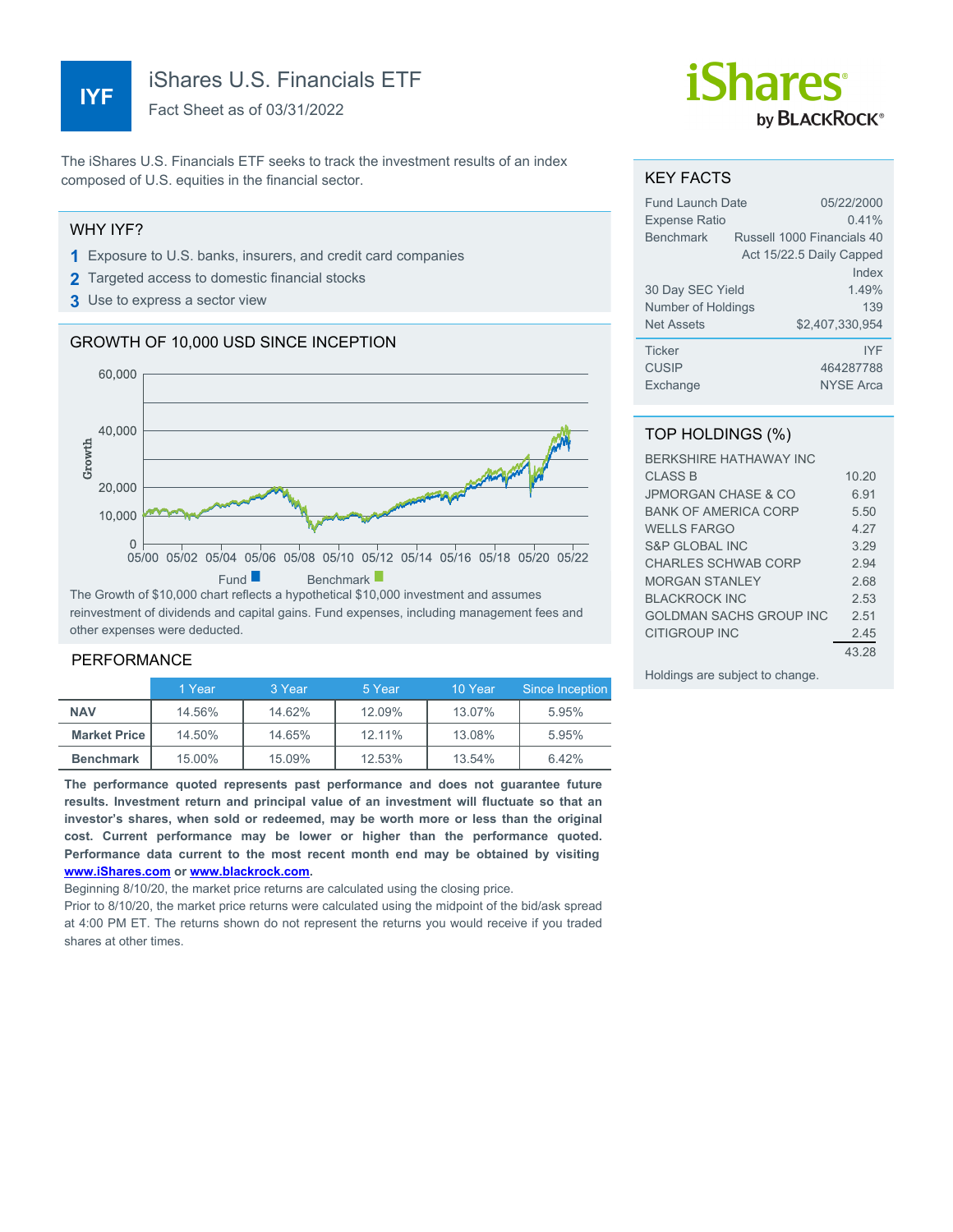#### TOP SECTORS (%)

| <b>Diversified Financials</b> | 44.21% |
|-------------------------------|--------|
| <b>Banks</b>                  | 33.14% |
| Insurance                     | 21.96% |
| Software & Services           | 0.42%  |
| Cash and/or Derivatives       | 0.28%  |
|                               |        |

#### FUND CHARACTERISTICS

| Beta vs. S&P 500 (3y)     | 1.09   |
|---------------------------|--------|
| Standard Deviation (3yrs) | 21.07% |
| Price to Earnings         | 11.38  |
| Price to Book Ratio       | 1 74   |

## FEES AND EXPENSES BREAKDOWN

| <b>Expense Ratio</b>             | 0.41%    |
|----------------------------------|----------|
| Management Fee                   | 0.41%    |
| Acquired Fund Fees and Expenses  | $0.00\%$ |
| Foreign Taxes and Other Expenses | $0.00\%$ |
|                                  |          |

#### **GLOSSARY**

**Beta** is a measure of the tendency of securities to move with the market as a whole. A beta of 1 indicates that the security's price will move with the market. A beta less than 1 indicates the security tends to be less volatile than the market, while a beta greater than 1 indicates the security is more volatile than the market.

**The price to earnings ratio (P/E)** is a fundamental measure used to determine if an investment is valued appropriately. Each holding's P/E is the latest closing price divided by the latest fiscal year's earnings per share. Negative P/E ratios are excluded from this calculation. For hedged funds, the underlying fund's value is shown.

**The price to book (P/B)** value ratio is a fundamental measure used to determine if an investment is valued appropriately. The book value of a company is a measure of how much a company's assets are worth assuming the company's debts are paid off. Each holding's P/B is the latest closing price divided by the latest fiscal year's book value per share. Negative book values are excluded from this calculation. For hedged funds, the underlying fund's value is shown.

**Want to learn more?** www.iShares.com **C** www.blackrockblog.com **N** @iShares



**Carefully consider the Fund's investment objectives, risk factors, and charges and expenses before investing. This and other information can be found in the Fund's prospectus, and if available, summary prospectus, which may be obtained by calling 1-800-iShares (1-800-474-2737) or by visiting www.iShares.com or www.blackrock.com. Read the prospectus carefully before investing.**

**Investing involves risk, including possible loss of principal.**

Funds that concentrate investments in a single sector will be more susceptible to factors affecting that sector and more volatile than funds that invest in many different sectors.

Diversification may not protect against market risk or loss of principal. Shares of ETFs are bought and sold at market price (not NAV) and are not individually redeemed from the fund. Any applicable brokerage commissions will reduce returns.

**Index returns are for illustrative purposes only. Index performance returns do not reflect any management fees, transaction costs or expenses. Indexes are unmanaged and one cannot invest directly in an index. Past performance does not guarantee future results.**

"Acquired Fund Fees and Expenses" reflect the Fund's pro rata share of the indirect fees and expenses incurred by investing in one or more acquired funds, such as mutual funds, business development companies, or other pooled investment vehicles. AFFE are reflected in the prices of the acquired funds and thus included in the total returns of the Fund.

The iShares Funds are distributed by BlackRock Investments, LLC (together with its affiliates, "BlackRock").

The iShares Funds are not sponsored, endorsed, issued, sold or promoted by S&P Dow Jones Indices LLC, nor does this company make any representation regarding the advisability of investing in the Funds. BlackRock is not affiliated with S&P Dow Jones Indices LLC.

© 2022 BlackRock. All rights reserved. **iSHARES**, **iBONDS** and **BLACKROCK** are registered trademarks of BlackRock Inc, or its subsidiaries. All other marks are the property of their respective owners.

FOR MORE INFORMATION, VISIT WWW.ISHARES.COM OR CALL 1-800 ISHARES (1-800-474-2737)

iS-IYF-F0322



**Not FDIC Insured - No Bank Guarantee - May Lose Value** 1191297